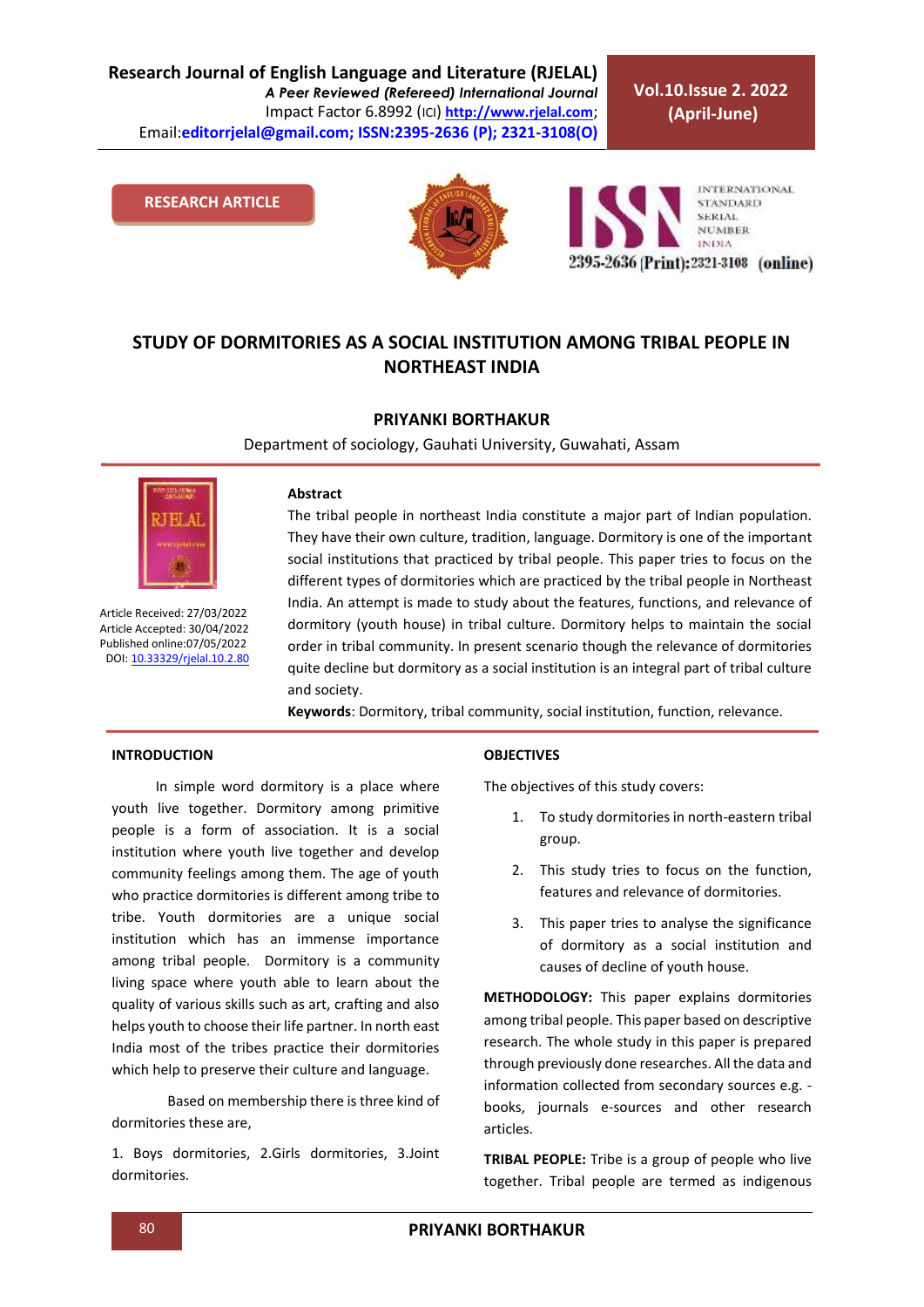**Research Journal of English Language and Literature (RJELAL)** *A Peer Reviewed (Refereed) International Journal* Impact Factor 6.8992 (ICI) **[http://www.rjelal.com](http://www.rjelal.com/)**; Email:**editorrjelal@gmail.com; ISSN:2395-2636 (P); 2321-3108(O)** 

people. Tribes are those people who have their common culture-tradition, language, a particular geographical area and they depend on their regional land for their livelihood. Thakkar Bappa used the term Adivasi to refer tribal people and later on Ambedkar also popularised the word to refer tribal people. According to 2011 census, In India tribal people constitute 8.6% of total population which are 706 schedule tribe, where number of schedule tribes in India is 10,42,81,034.

According to D.N. Majumdar, tribe as a social group with territorial affiliation, endogamous with no specialization of function ruled by tribal officers hereditary or otherwise, united in language or dialect recognizing social distance with other tribes or castes. (majumder, 1937)

As per 2011 census Madhya Pradesh has the highest number of tribal population in India.

**DORMITORIES IN NORTH EAST INDIA:** India is a land of unity in diversity where various communities irrespective of their language, religion, ethnic identity are living together. All these community has their unique tradition, culture. Dormitory is one of the important socio cultural institutes practiced by tribal people.

**DORMITORIES IN NAGA TRIBES**: Naga is one of the largest tribes in northeast India. Naga people practice different kind of dormitories, one of the important one is Morung, which is known as differently among Naga people. Morung is known as bachelor's house. In Koynak Naga it is known as Baan for boys and Morung Ywo for girls, in Angami Naga it is known as Kechuki, Apuki in Sema Naga. Morung is an important social institution which brings unity among Naga tribe. Morung is an Assamese word which means house or hall where bachelor learn various skill like -custom tradition, warfare, art and culture, folkdance, song etc. In Naga tribe when children attain puberty between the age of 10 to 15 they used to stay in dormitory till they married.

**KARBI TRIBE**: Among Karbi tribe, bachelor dormitory is differently known as Terang Ahem, Terang Hangbar, Farla which are popularly known as "JIRKEDAM". Originally Jirkedam was practiced by male only but now female also practices Jirkedam. Jirkedam has 10 office bearers with its leader known as Kleng-sarpo and deputy leader known as Klengdun. But now the existence of Jirkedam is dying gradually among Karbi tribe.

**TIWA TRIBE**: Tiwas are the one of the important tribal groups in northeast India. Youth dormitory practice by Tiwa people is Chamadi. Chambadi is mostly practiced by the hill Tiwa which constitute 15000 populations according to 2011 census. Chambadi is also practiced by bachelors who attain 10 to 12 years old and it continues till they get married. Panthaikhel, a managing community who looks after the works of the Chambadi. It is a social institute where people learn various skills and their traditional way of life.

**DIMASA KACHARI:** In Assam Dimasa kachari is another hill tribe. Dormitory is practiced by this tribe for boys is known as Nodrang. Youth performs various functions like harvesting the paddy without charging any remuneration.

**SINGPHO:** Singpho in Arunachal Pradesh practice pinta-khek girl's dormitory. It is a separate room for the girls when they attains puberty.

**MIZO TRIBE**: Dormitory among Mizo tribe is known as Zawalbuk. The word Zawalbuk means community residence. When a bachelor attains the age of 15 they used to stay in this dormitory system. In this residential house youth received various kinds of training such as art of singing, dancing, tribal life of warfare and wrestling etc. The leader of the Zawalbuk is known as Val Upa.

**HMAR TRIBE**: Hmar is one of the important tribes in north Cachar district of Assam. Youth dormitory among Hmar tribe is known as Budonzwl which is practiced by both girls and boys. For boys it is known as hangseuki and for girl's it is known as leuseuki. Budonzwl was continuing until the youth get married. Once youth get married membership of their dormitory is ceased.

**GARO TRIBE**: The youth dormitory among Garo is known as Nokpante. Noke means house and Pante means bachelor, which means house of the bachelor. Nokpante is practiced by adolescent young men where a house is built for the bachelor to live separately from their parents.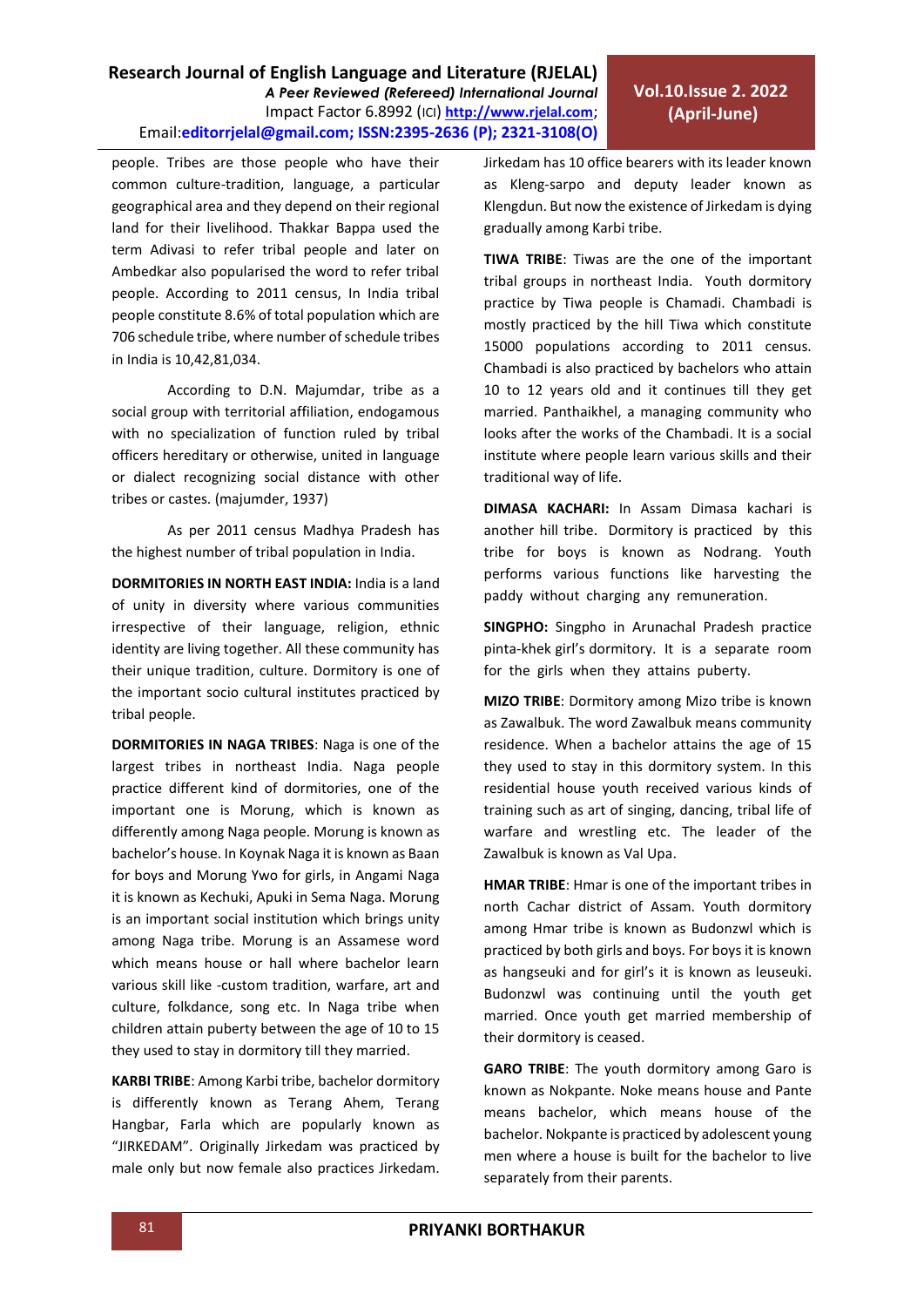**MARING COMMUNITY**: Youth dormitory of Maring community in Manipur for boys known as Karilangrkhang and for girls known as Nangakangrkhang. The leader of the rkhang is known as khangshellak which divided into two parts for girls it is known as Nangaka Upa and for boys known as Kartlang Upa.

# **SIGNIFICANCE OF YOUTH DORMITORY**:

Importance of youth dormitories is given below:

- 1. Dormitories help to create community feelings. It creates a sense of cooperation, interdependence among the youth.
- 2. Through the dormitory system tribal people preserve their own tradition, culture which they have been practicing from ancient time.
- 3. It enhances a sense of security among the youth. It gives training for warfare and wrestling among youth.
- 4. Dormitory separates youth from their parents through which their dependency upon their parents gradually disappears and youth becomes mature.
- 5. It helps to develop the skill of the youth for e.g. crafting, paintings, and arts like singing, dancing etc. which help them to settle their future occupation.
- 6. It is an important social institution which maintains social structure in society.

**Decline of youth dormitory in present scenario:** Dormitory plays an important role in tribal society. But the strength of this social institution gradually decline.

- 1. The growth of various educational institutions such as role of schools, colleges become as a barrier before the functioning of the dormitory. Most of the school going children do not want to attend dormitories.
- 2. Urban way of life has also impacted for the decline of dormitory.
- 3. Spread of other religious activities has changed the cultural aspect of every tribe.

4. Ecological factors are also responsible for the decline of dormitory because to make buildings there requires some resources which can be acquired from the nature and it will give bad impact on environment.

### **RELEVANCE OF YOUTH DORMITORY:**

In north east India so many tribes practice this kind of social institution but in recent time use of this social institution gradually disappears. But dormitories have its own relevance in society where it unites people socially, economically and culturally. Dormitory plays an influential role in the society. It helps youth to develop their various kinds of skills and also trains them in socio- cultural, religious and economic activity. It enhances cooperation, coordination among the member of tribal community.

## **CONCLUSION**

Youth dormitory is an important social institution which plays a significant role for the integration of tribal community in northeast India. Dormitory as a social institution not only practice by the tribal people in northeast India but it appears in other parts of India and the world. Some examples of dormitory which is practiced by other tribal groups are- In Trorbraind island dormitory is known as Bakumatula, in Oraon it is known as Jonkerpa and Dhum Khuria, in Gond dormitory is known as Gotul which is practiced by both boys and girls. From this discussion we can see that most of the tribe practices their youth house which is an integral part for maintaining social structure. Though the existence of youth dormitory is gradually declining in present society, it has occupied a significant position in tribal society.

## **REFERENCE**

- Bora , j., & sengupta, s.'' Youth dormitories among the tribes of North-East India'', T*he Indian journal of anthropology*, January 2016,Vol 4.
- Lalchhanhima. ''A Study of Youth Dormitories in Northeast India'', *Mizoram University Journal of Humanities And Socisl Sciences*, June 2020,Vol 6, Issue 1.